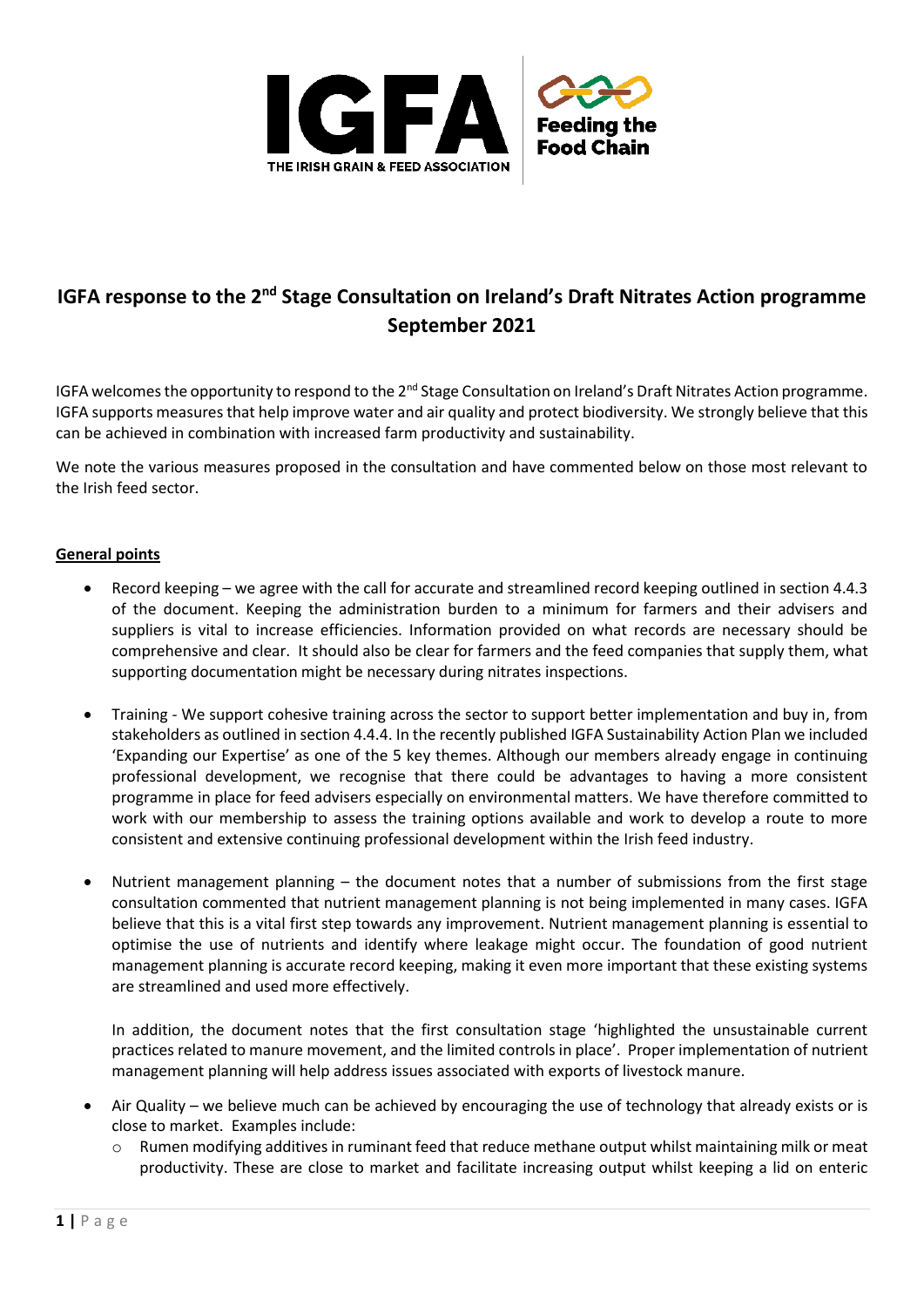ammonia emissions. They will add significant cost to feed prices and supports for their adoption should be considered.

- o Protected urea fertilizers which have already been proven by Teagasc to reduce ammonia emissions.
- Those farming in nitrate derogation areas were required in 2021 to feed crude protein at a maximum of 15% from April 1<sup>st</sup> to September 15<sup>th</sup>. The start of the derogation period coincided with changeable weather and variable grazing conditions. In some areas grass was not available in sufficient quantities to supply protein requirements. The potential consequences of lowering protein levels in feed were therefore a concern for IGFA members and our farming customers. To avoid this problem in the future we would like DAFM to consider changing the period where maximum levels of crude protein are required to April 15<sup>th</sup> to September 30<sup>th</sup>.

## **Proposed non-GAP measures**

## Chemical Fertiliser Register

We note that DAFM is already working on legislation to provide for the development of a register of chemical fertiliser sales across the country. IGFA believes that the development of this register should be done in close collaboration with industry and that industry should be consulted at each step in its development. The administration burden associated with using the register should be limited to the greatest extent possible and information should be easy to record and maintain on the register.

The value of a Fertiliser Register is determined by the accuracy of the information collected. We understand the plans are for Co-ops to record chemical fertiliser sales against individual farmer's herd numbers but would like clarification on how information from other fertiliser suppliers will be recorded, training plans for staff to ensure consistency and how cross border trade will be dealt with.

The fertiliser register is a tool to track sales across the country but by itself will not impact N levels. We would welcome a better understanding of how the information gathered will be used to drive change.

#### Improving compliance

The document says that 'the level of compliance with the requirements of the GAP regulations …is generally considered to be low' and that there is the view that 'reform of the overall enforcement of the GAP regulations is required'.

There have been numerous measures undertaken at various times over the years to deal with nitrate issues and comply with the legislation. Many of these have caused heated debates with farmers and other stakeholders. IGFA therefore believes that full enforcement of the current measures to improve compliance should be the top priority. Generating improvements in water quality by improving compliance with the tools that are already available could deliver significant results and mitigate the necessity to implement new measures.

The consultation asks for observations on how enforcement could be improved. We believe that better education is key to achieving the requirements of the legislation and that relationships between farmers and those at a local level tasked with enforcement is critical. These relationships will not be improved by the introduction of hardline measures and instant penalties, which will only provoke anxiety. Given that local authority personnel are the face-to-face contact on the ground and often the only ones in a position to be able to explain to farmers the nature of the breaches, their recommendations should be sought on how to deal with individual breaches. Support from national government to improve compliance by working with local personnel to find solutions is likely to be a more effective and less costly way forward.

This consultation includes proposals on slurry and soiled water storage and management. One of the best ways to improve compliance would be to ensure that sufficient grant aid funding is available and accessible for costly measures such as slurry storage, slurry store covers and soiled water storage.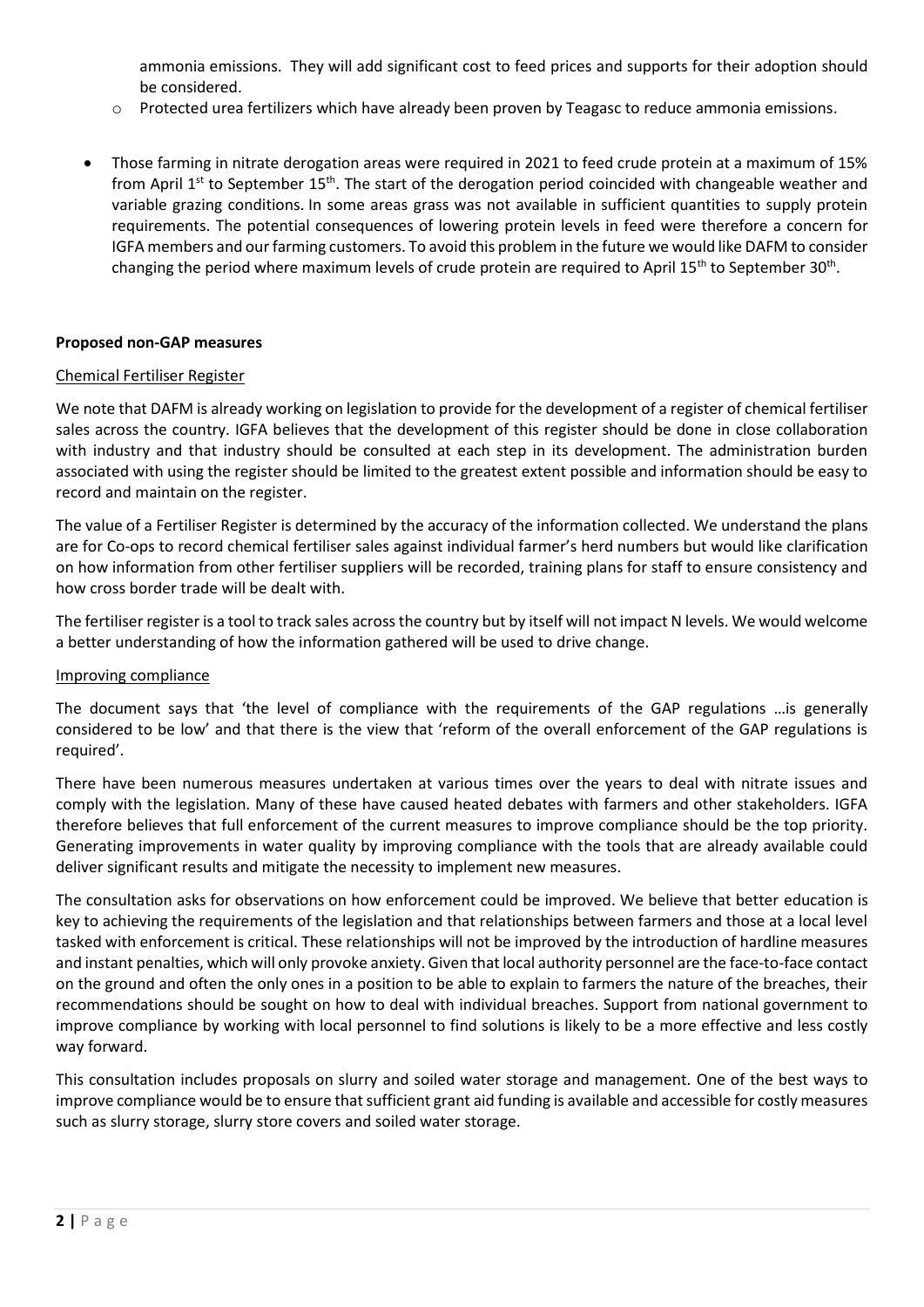## **Proposed new GAP regulation measures**

#### Slurry Storage and Management

The consultation proposes that all slurry must be applied by 15<sup>th</sup> September for 2023 onwards. We believe that the transfer of organic manures from livestock to tillage land should be encouraged and that this deadline is impractical. At present the Government policy is to promote a circular economy and slurry is a valuable resource that should be used as priority. The Government also wishes to promote the growing of indigenous proteins (beans). The deadline is not in line with either of these ambitions and policy objectives. In most cases winter and spring beans may not be harvested by September 15<sup>th</sup>. In addition, tillage farmers may not have spring cereal crops harvested by this time and will not have time to spread slurry on stubble and incorporate it on this ground. Furthermore, many planting dates and integrated pest management strategies involve farmers planting varieties as late as October.

IGFA therefore believes that the 15<sup>th</sup> September deadline for slurry application on tillage ground needs to be reviewed in light of the practical scenarios at farm level. A deadline of 30<sup>th</sup> September would be more workable and allow for late harvest or poor ground conditions that we sometimes see at the end of August and early September.

#### Livestock excretion rates

# *Concerns with the banding system*

The banding system as proposed has raised concern amongst IGFA members for a number of reasons.

- It penalises the most efficient milk producers and high performing dairy farms that are driving the industry forward.
- Cows with higher milk output produce higher levels of organic nitrogen as a result of consumption levels but we would like to see further assessment of levels of organic nitrogen per kilogram of output in comparison to lower producing cows.
- Some herds are efficiently managed in an environmentally conscious manner, while others are very inefficient in terms of their nitrogen use. However, there is no differentiation between efficient and inefficient herds within the proposed bands.
- We believe the proposed banding system lacks consideration for the quality of the protein fed to the cow. Herds with higher milk yields are fed better balanced diets resulting in less N loss through urea and faeces. Requiring those who invest more in improving and balancing animal diets to be subject to higher excretion factors does little to reward or encourage efficiency.
- We are concerned about the placement of the bands. Under the proposed system 70% of the milk produced will fall into the middle band and a cow producing 6500kg milk is treated the same as a cow producing 12000kg. We are conscious that the aim is to keep the banding system simple, but it would be very useful to be able to compare the system proposed to other banding options.
- We are also concerned that those on the cusp of the band might consider it beneficial to reduce their milk production in order to avoid falling into the higher band. This would result in a self-imposed quota and would be detrimental to productivity. Welfare issues should be avoided at all costs and farmers near the threshold should not be persuaded by legislation to under-feed animals to reduce milk volumes.
- The banding system does not sufficiently make allowances for farm management systems that might help limit runoff and leaching into watercourses.
- The national herd size is constantly referenced as a concern in relation to climate change. The Teagasc 2027 dairy roadmap (published December 2020) estimates that by 2027 there could be 17,000 dairy farms in Ireland with a national herd size of 1.65 million dairy cows and an estimated milk supply of 9.5 billion litres (average milk produced per cow 5757 litres/cow). However, if all of the milk was to be produced by cows in Band 1 (4500 kgs milk ~ 4370 Litres), the cow numbers would increase to 2.17 million to produce the 9.5 billion litres projected for 2027.

We therefore see numerous drawbacks with blanket measures such as this banding system and are most concerned about the lack of incentive it delivers to those farmers who are not only more productive, but are exercising best practice and management on their farms. While our members will continue to cooperate with the authorities and our customers to promote best practice, we believe the banding system, as presently framed, will not deliver improved water quality.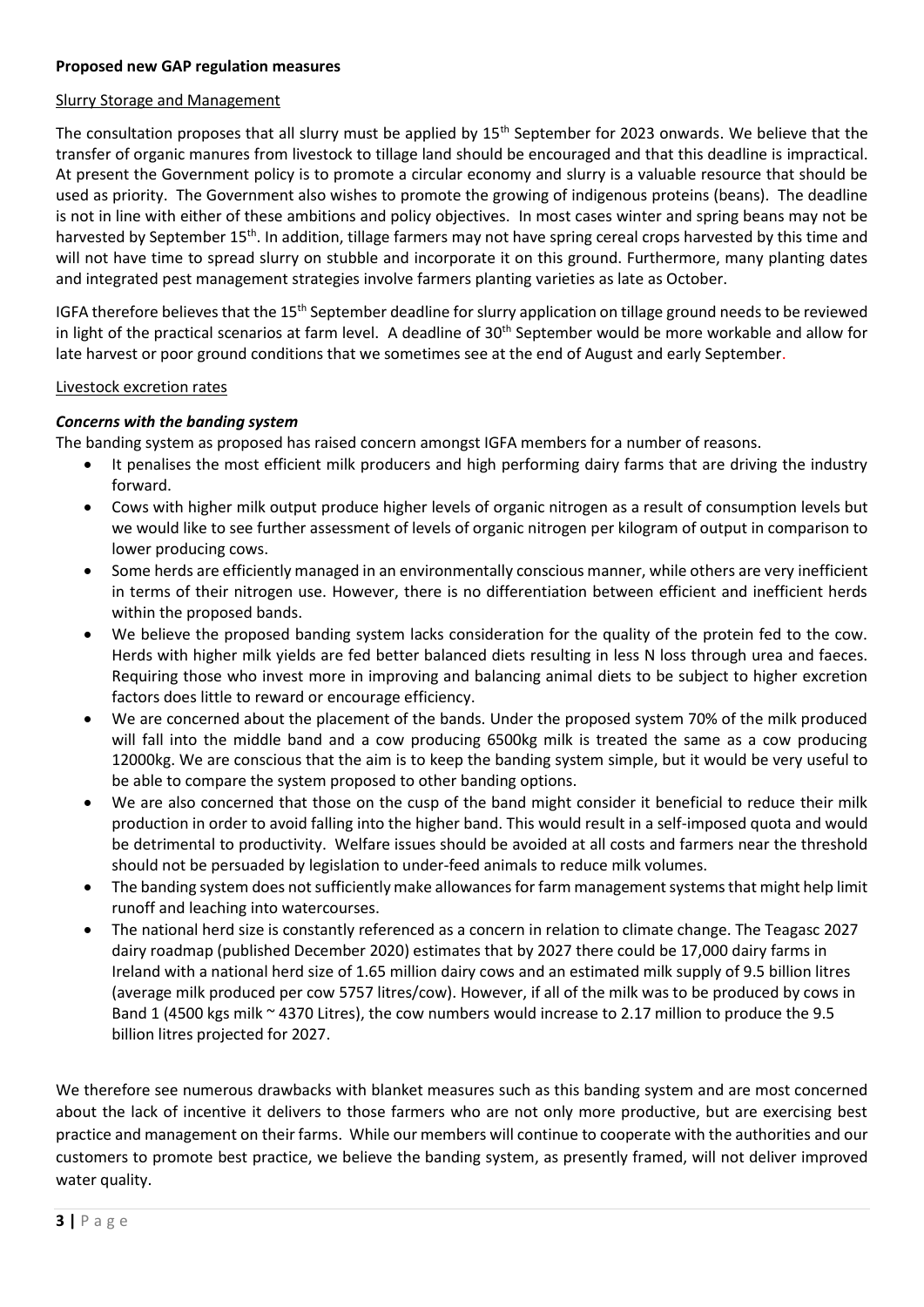# *Measures for further consideration*

We are aware that the European Commission has a preference to move towards allocating excretion factors based on milk yields and that banding is adopted in a number of other EU members states. We strongly believe that if this is the direction of travel, the limitations of the banding system should be acknowledged from the start and measures built into any new system to tackle them. This could be achieved if it was agreed that the lines of the bands could be 'flexible' when there is evidence of other good practice measures being taken on farm. It would prevent a cliff edge or jumping between the bands and would provide an incentive to improve N management on farm.

We think consideration should be given to a farm specific calculation dependant on kgs of concentrate fed, crude protein content of concentrate fed, milk yield per cow and milk protein percentage. All of this information is readily available through milk processors and feed suppliers and would be a huge step in promoting N efficiency on farms.

Other variables/performance indicators to take into consideration could include for example

- Using innovative nutrition technologies.
- Using milk urea N levels collected by processors to indicate where excess protein is being fed and where efficiencies can be gained.
- Using Kilograms of milk solids per cow or even kilograms of milk solids per hectare to gage efficiency.
- Increasing efficiency through improved EBI.
- Milk Recording for dairy farms in derogation areas as a tool to help identify poor performing cows within the herd that have a high level of nitrogen output relative to their annual milk production.
- Using a 3-year rolling average milk yield to help smooth out the movement between bands.

Earned recognition for farmers could be used to support and promote best practice and encourage new technology to improve nutrient efficiency. By utilising modern on farm data collection systems it should be possible to develop an earned recognition system that is measurable, transparent and incentivises balanced production methods.

We understand that the aim is to keep any new system simple to operate, but if we genuinely want to see a reduction in nitrate levels, the banding system on its own will do little to achieve this.

# *Timing*

It is of the utmost importance that proper time is given to allow farmers to adjust to new livestock nitrogen excretion rates. Under this proposal they may be required to reduce cow numbers, change genetics in order to maintain or increase cow numbers or increase their land base. Such structural changes could have significant impacts on the farm business and a fair transition period is vital to allow time to plan for these changes.

A phased introduction of the bands in 2023/2024 will allow a comprehensive review of various assimilations of what the banding will actually deliver for Irish agriculture. This time could be used to better understand and assess how the proposed banding will improving water quality and reduce GHG emissions under climate action and any detrimental impacts on farm productivity. We would welcome stakeholder participation in this work and IGFA professional nutritionists are committed to making their expertise available to support it.

# Sewage/ Industrial sludges

Local authorities do not keep these registers up to date or make them available to the feed industry. It is also impossible to see if checks have been performed by the local council, how much was used by the farmer and if they used a registered contractor. This lack of transparency and traceability means the feed industry cannot properly risk asses the grain so does not permit the use of municipal sludge on tillage farms.

#### Green cover on tillage ground

While we would agree with the current practice of allowing stubbles to regenerate, we would disagree with the mandatory requirement for shallow cultivation 7 days post-harvest. We believe that the time frame is not practical as